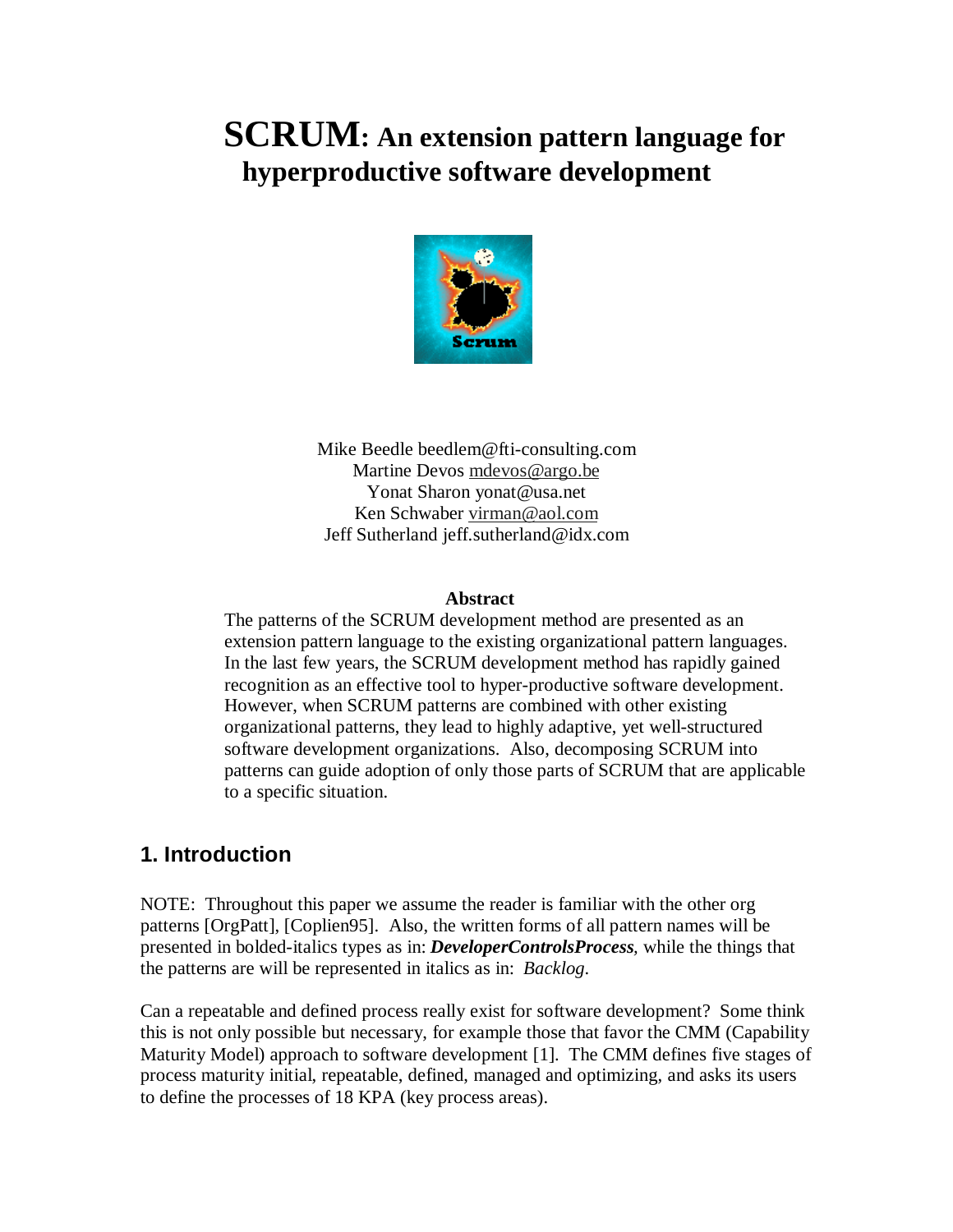However, many of us doing work in the trenches have found over time that the "repeatable or defined" process approach makes many incorrect assumptions, such as:

- 1) Repeatable/defined problem. A repeatable/defined process assumes that there is a step to capture requirements, but in most cases, it is not possible to define the requirements of an application, because they are either not well defined or they keep changing.
- 2) Repeatable/defined solution. A repeatable/defined process assumes that an architecture can be fully specified, but in reality it is evolved, partly due to the fact of missing or changing requirements (as described above), and partly because of the creative process involved in creating it.
- 3) Repeatable/defined developers. The capabilities of a software developer vary widely, so a process that works for one developer may not work for another one.
- 4) Repeatable/defined organizational environment. The schedule pressure, priorities (e.g. quality vs. price), client behavior, and so on; are never repeatable or defined.

The problem with these assumptions is that they assume non-chaotic behavior. Even small unknowns can have a big influence on the result.

In actuality, the removal of uncertainties is impossible. Many of us have searched for answers beyond the repeatable/defined approach of software development, in a more "adaptive approach".

SCRUM assumes up-front the existence of chaos discussed above as incorrect assumptions, and provides techniques to resolve these problems. These techniques are rooted in complexity management i.e. self-organization, management of empirical processes and knowledge creation.

In that sense, SCRUM is not only an "iterative and incremental" development method but also an "adaptive" software development method.

## **2. How does SCRUM work?**

SCRUM's goal is to deliver as much quality software as possible within a series (3-8), of short time-boxes (fixed time intervals) called *Sprints* that typically last about a month.

Each stage in the development cycle (Requirements, Analysis, Design, Evolution, and Delivery) is now mapped to a *Sprint* or series of *Sprints*. The traditional software development stages are retained for convenience primarily for tracking milestones. So, for example, the Requirements stage may use one *Sprint*, including the delivery of a prototype. The Analysis and Design stages may take one *Sprint* each. While the Evolution stage may take anywhere from 3 to 5 *Sprints*.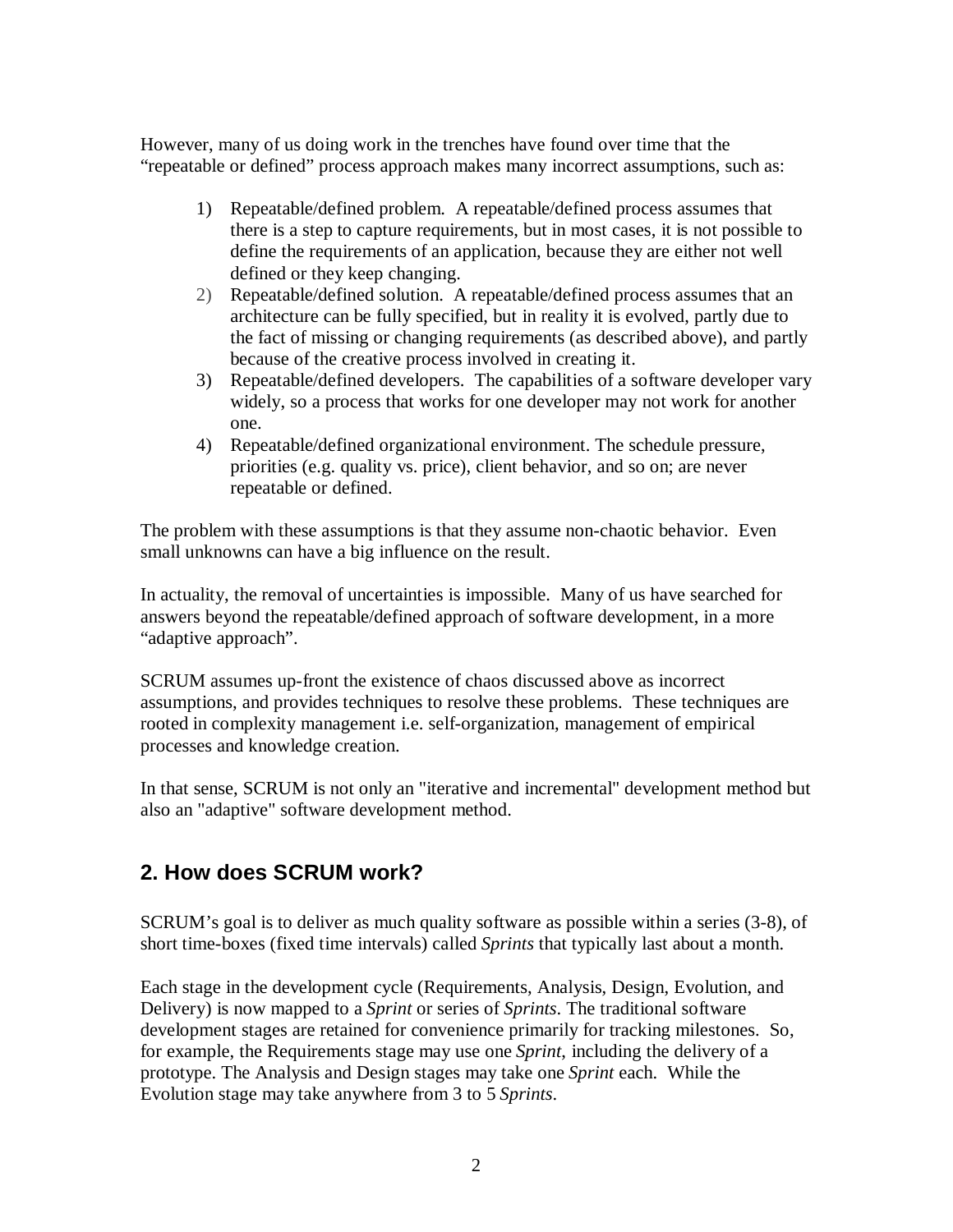As opposed to a repeatable and defined process approach, in SCRUM there is no predefined process within a *Sprint*. Instead, *Scrum Meetings* drive the completion of the allocated activities.

Each *Sprint* operates on a number of work items called a *Backlog*. As a rule, no more items are externally added into the *Backlog* within a *Sprint*. Internal items resulting from the original pre-allocated *Backlog* can be added to it. The goal of a *Sprint* is to complete as much quality software as possible, but typically less software is delivered in practice (*Worse Is Better* pattern). The end result is that there are non-perfect *NamedStableBases* delivered every *Sprint*.



**Figure 1. A rugby team also uses** *Scrum Meetings* **(not shown here).**

During a *Sprint***,** *Scrum Meetings* are held daily to determine on:

1) what items were completed since the last *Scrum Meeting.* 2) what issues or blocks have been found that need to be resolved. (The *ScrumMaster* is a team leader role responsible for resolving the blocks.) 3) what new assignments make sense for the team to complete until the next *Scrum Meeting.*

*Scrum Meetings* allow the development team to "socialize the team members knowledge" and have a deep cultural transcendence.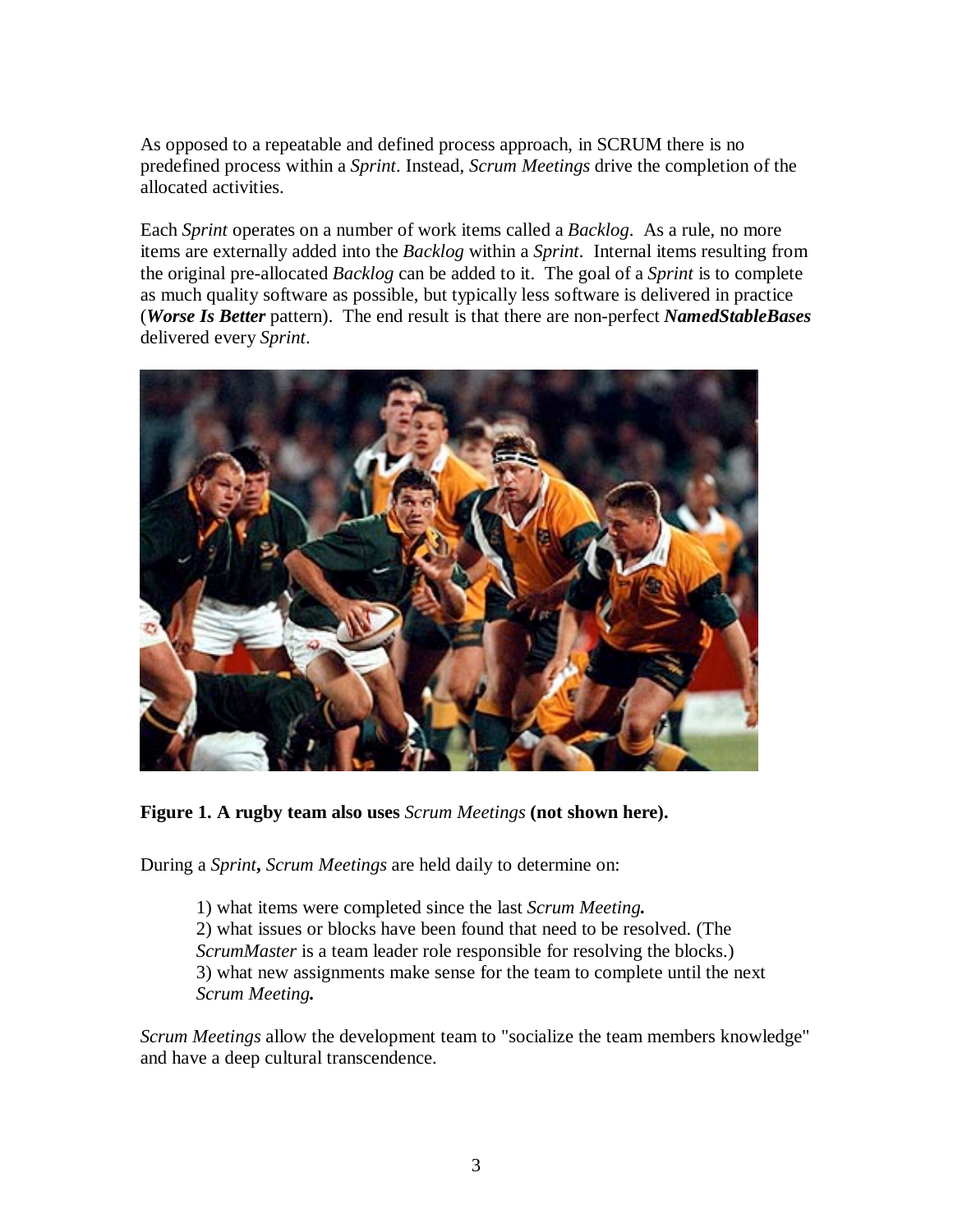This "knowledge socialization" promotes to a self-organized team structure, where the development process is evolved on a daily basis.

At the end of each *Sprint*, there is a *Demo* to:

1) show the customer what's going on (*EngageCustomer*) 2) give the developer a sense of accomplishment (*CompensateSuccess*) 3) integrate and test a reasonable portion of the software being developed (*EngageQA*) 4) ensure **real progress** – reduction of backlog, not just the production of more papers / hours spent (*NamedStableBases*)

After gathering and reprioritizing leftover and new tasks, a new *Backlog* is formed and a new *Sprint* starts. Potentially, many other org patterns (organization and process patterns) may be used in combination with the SCRUM patterns. While Coplien org patterns, are an obvious choice because of their breadth, other org patterns from other sources may also be very valuable [OrgPatt], [Coplien95].

 "The system requires it" or the "The system does not allow it " have become accepted (and often unavoidable) justifications for human behavior. What we fear is that current methods do not allow us to build *soft enough* software, because present methods and design paradigms seem to inhibit adaptability. Therefore the majority of software practitioners tend to become experts at what they can *specify in advance*, working with the unstated belief that there exists an optimal solution that can be planned a priori.

Once technology is adopted by an organization, it often becomes a constraining structure that in part shapes the action space of the user. So we build software too much like we build hardware, as if it were difficult to change, as if it has to be difficult to change.

In contrast, SCRUM allows us to build *softer* software, so there is no need to write full requirements up front. The user does not know what is possible and will ask for the pretech-paper solution that he perceives to be possible. But not even the software developers know fully what can be built before it is. Therefore, the user has no concept of what is possible before he can feel it, or touch it [Blu96].

Clearly, we need a softer approach for building software. We should recognize that *it is impossible* to have full requirements specified up-front or to freeze the context and environment. Requirements are written in a context. Our system transforms that context. New problems arise in the system and the new context.

This issue is not solved through improved methods for identifying the user requirements. Instead it calls for a more complex process of generating fundamentally new operating alternatives. The empirical way of working in SCRUM is one of the possible alternatives.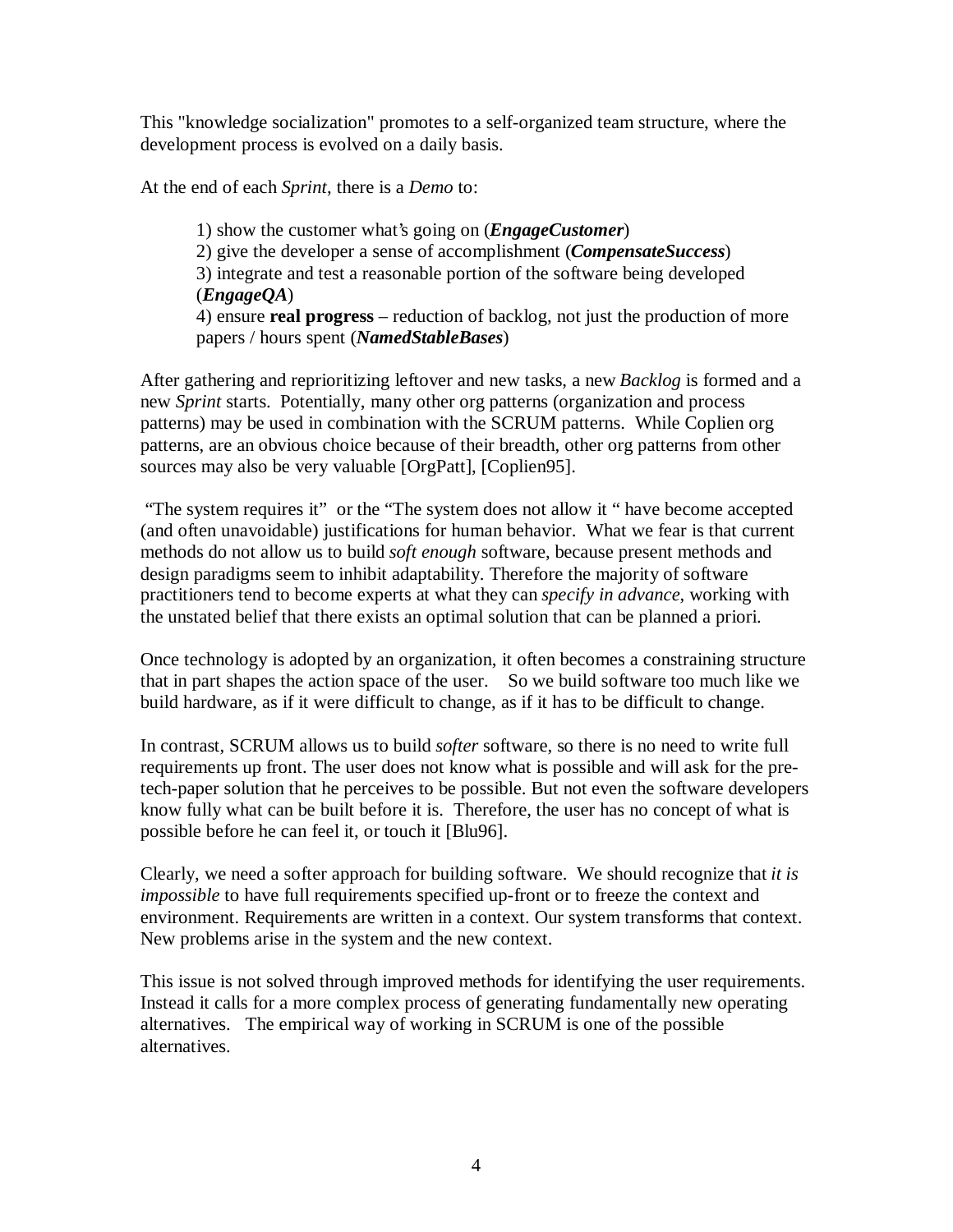## **3. The SCRUM Pattern Language**

The following diagram shows the relationships among the SCRUM patterns and other org patterns.



**Figure 2. SCRUM Pattern Language Lattice**

## **4. The Patterns of SCRUM**

# **Scrum Meeting**

#### **Context (FROM**: *Scrum Team, Scrum Master)*

Y are a software developer or a coach managing a software development team where there is a high percentage of discovery, creativity or testing involved. For example, a first time delivery where the problem has to be specified, or an object model has to be created, or new or changing technologies are being used.

Activities such as scientific research, innovation, invention, architecture, engineering and a myriad of other business situations may also exhibit this behavior.

You may also be a "knowledge worker", an engineer, a writer, a research scientist, or an artist, or a coach or manager who is overseeing the activities of a team in these environments.

(Misfit variables: estimation, planning, tracking, human comfort)

NOTE: Misfit variables are variables in the context that can be adjusted so the solution can solve the problem.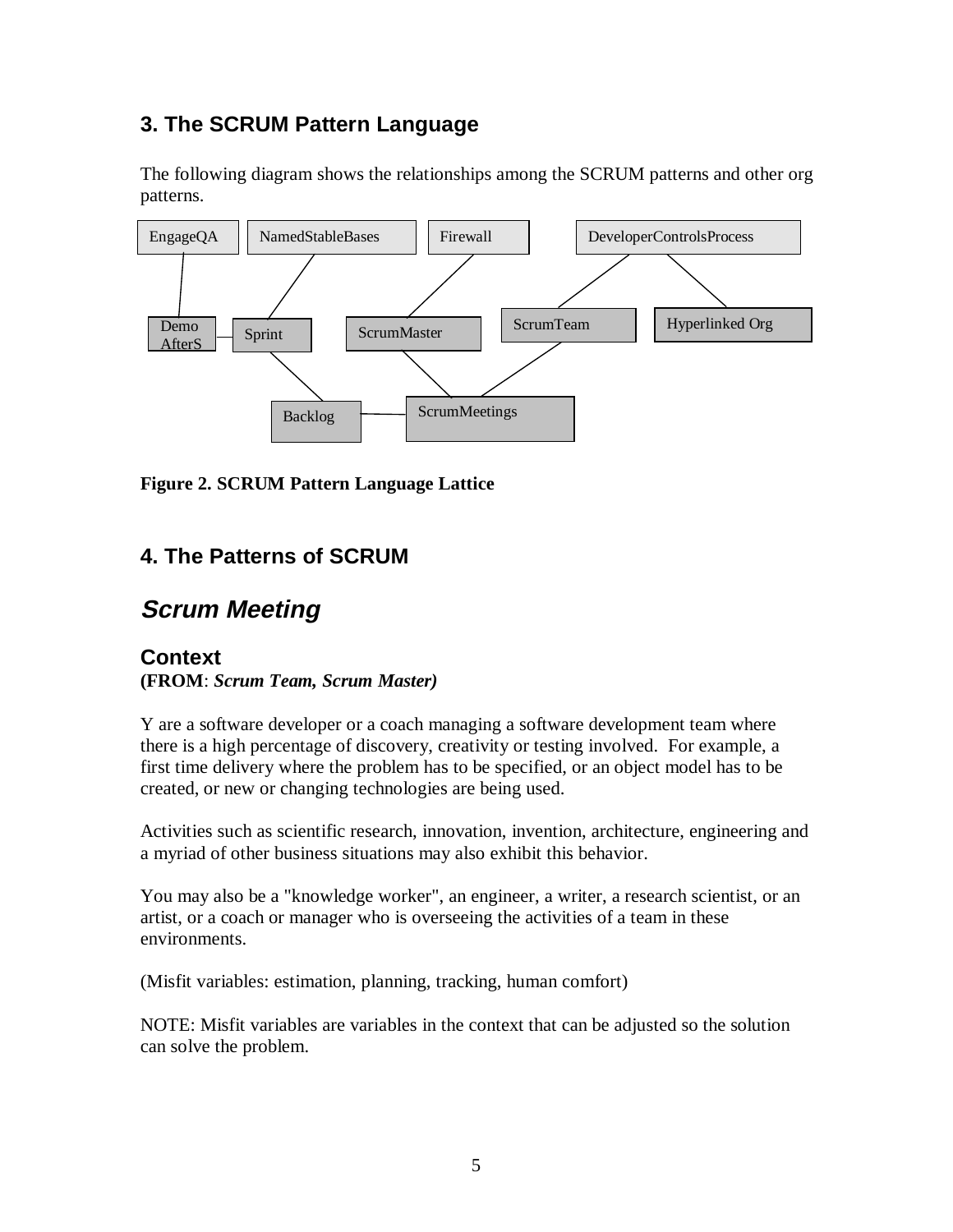#### **Problem**

What is the best way to control an empirical and unpredictable process such as software development, scientific research, artistic projects or innovative designs where it is hard to define the artifacts to be produced and the processes to achieve them?

#### **Forces (Analysis of Misfit Variables in the Context)**

[NOTE: MISFIT examples are referred by some as anti-patterns. I use here some Dilbert-like names to indicate their awry nature.]

#### **Estimation**

**(+)** Accurate estimation for activities involving discovery, creativity or testing is difficult because it typically involves large variances, and because small differences in circumstances may cause significant differences in results.

These uncertainties come in at least 4 flavors:

- a) Requirements are not well understood.
- b) Architectural dependencies are not easy to understand and are constantly changing.
- c) There may be unforeseen challenges with the technology. Even if the challenges are known in advance, their solutions and related effort are not known.
- d) There may be hard bugs to resolve in the software, and therefore, it is typical to see project estimates that are several orders of magnitude off. You can't "plan bugs", you can only plan bug handling and provide appropriate prevention schemes based on the possibility of unexpected bugs.

MISFIT example: *YouGotTheWrongNumber* In projects with new or changing requirements, a new architecture, new or changing technologies, and difficult bugs to weed out, it is typical to see project estimates that are off by several orders of magnitude.

**(-)** Estimation is important. One must be able to determine what are the future tasks within some time horizon and prepare resources in advance.

MISFIT example: *SetMeUpForFailure* Projects where no estimation is done are difficult to manage.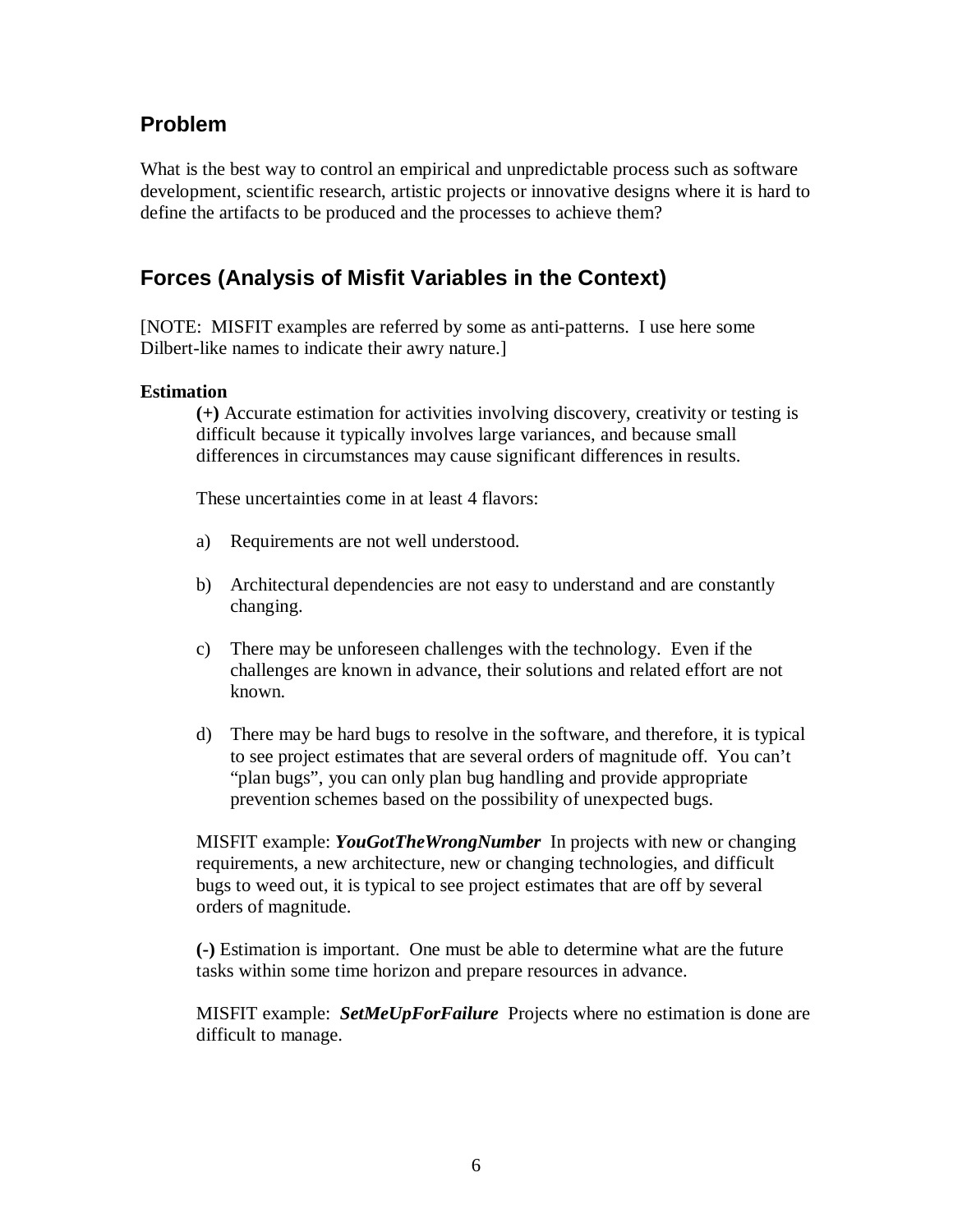#### **Planning**

(+) Planning and reprioritizing tasks takes time. Using the knowledge workers' in time planning meetings decreases productivity. Moreover, if the system is chaotic, no amount of planning can reduce uncertainties.

MISFIT example: *ParalysisByPlanning* Projects that waste everybody's time in planning everything to an extreme detail but are never able to meet the plans.

(+) A plan that is too detailed becomes huge and hard to follow. It may be easier to just apply common sense or call the customer. Also, the bigger the plan, the more errors it will contain (alternatively, the cost of verifying its correctness grows).

(-) No planning at all increases uncertainty among team members and would eventually damage morale.

MISFIT example: *LostVision* Projects that never schedule anything tend to lose control over their expectations. Without some schedule pressure no one will do anything, and worse, it will become difficult to integrate together the different parts being worked on independently.

#### **Tracking**

(+) Too much monitoring wastes time and suffocates developers.

(+) Tracking does not increase the certainty of the indicators because of the chaotic nature of the system.

(+) Too much data is meaningless - The Haystack Syndrome.

MISFIT example: *MeasuredToDeath* Projects that waste everybody's time in tracking everything to an extreme detail but are never able to meet the plans. (You measured the tire pressure until all the air was out!)

 (-) Not enough monitoring leads to blocks and possible idle time between assignments.

MISFIT example: *WhatHappenedHere?* Projects that never track anything tend to lose control over what is being done. And eventually no one really knows what has been done.

#### **Solution**

#### **(A thing, albeit temporary)**

Meet with the team members for a short time (~15 minutes) in a daily *Scrum Meeting*, where the only activity is asking each participant the following 3 questions: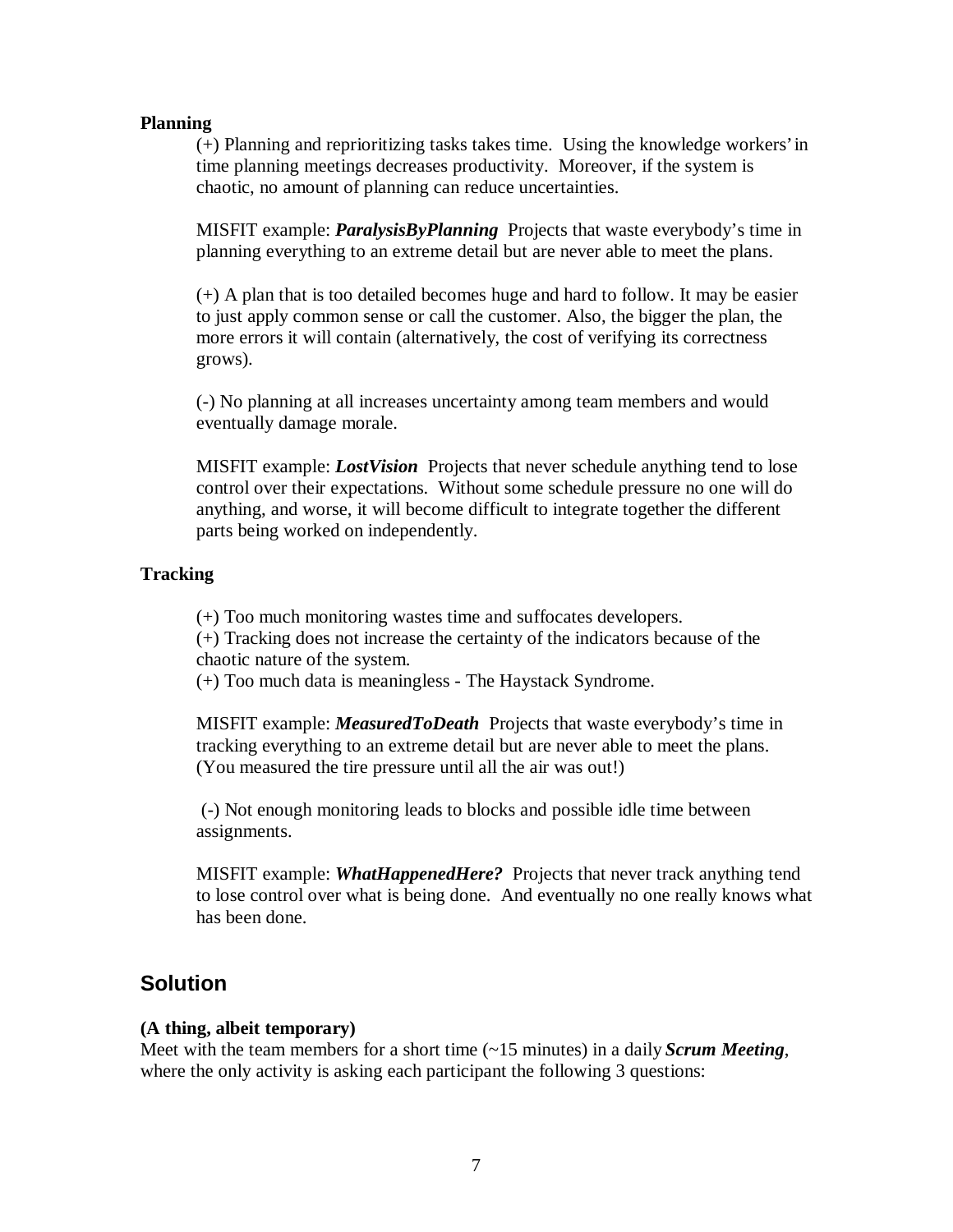#### **(A process, and what stays the same)**

1) What they worked on since the last *Scrum Meeting*. The *Scrum Master* logs what tasks have been completed and what remains undone.

2) What blocks if any they found in performing their tasks within the last 24 hrs. The *Scrum Master* logs all blocks and later finds a way to resolve the blocks.

3) What they will be working in the next 24 hrs. The *Scrum Master* helps the team members choosing the appropriate tasks to work on with the help of the Architect. Because the tasks are schedule on a 24 hr basis the tasks are typically small (*Small Assignments*).

*Scrum Meetings* typically take place at the same time and place every day, so they also serve to build a strong culture. As such, *Scrum Meetings* are rituals that enhance the socialization of status, issues, and plans for the team. The *ScrumMaster* leads the meetings and logs all the tasks from every member of the team into a global project *Backlog*. He also logs every block and resolves each block while the developers work on new assignments.

*Scrum Meetings* not only schedule tasks for the developers but can and should schedule activities for everyone involved in the project such as integration personnel dedicated to configuration management, architects, *Scrum Masters*, *Firewall* [Coplien95], *Coach* [Beedle97], or a QA team.

*Scrum Meetings* allow knowledge workers to accomplish mid-term goals typically allocated in Sprints that last for about a month.

#### **(what changes)**

*Scrum Meetings* can also be held by self-directed teams, in that case, someone is designated as the scribe and logs the completed and planned activities of the *Backlog* and the existing blocks. All activities from the *Backlog* and the blocks are then distributed among the team members for resolution.

The format of the *Backlog* and the blocks can also vary, ranging from a list of items in a piece of paper, to software representations of it over the INTERNET/INTRANET [Schwaber97]. The SCRUM cycle can be adjusted but typically ranges between 2 hrs, and 48 hrs.

## **Rationale**

It is very easy to over- or under- estimate, which leads to either idle developer's time or to delays in the completion of an assignment. Therefore, it is better to *sample* frequently the status of small assignments. Processes with a high degree of unpredictability cannot use traditional project planning techniques *only*, such as Gantt or PERT charts because the rate of change of what is being analyzed, accomplished, or created is too high. Instead, constant reprioritization of tasks offers an adaptive mechanism that provides sampling of systemic knowledge over short periods of time.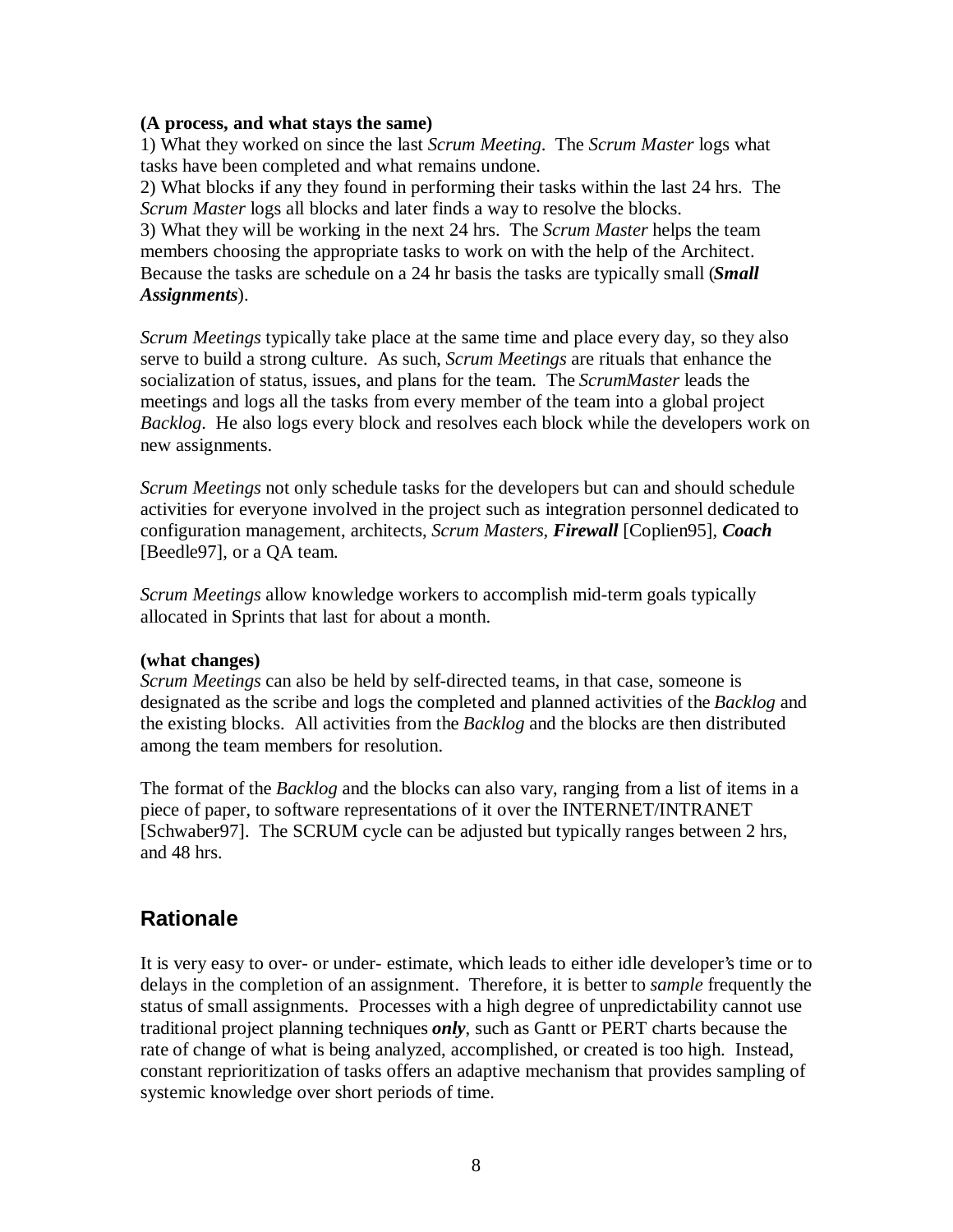SCRUM meetings help also in the creation of an "anticipating culture" [Weinberg97], because they encourage productive values:

- increase the overall sense of urgency,
- promote the sharing of knowledge,
- encourage dense communications and
- facilitate "honesty" among developers since everyone has to give a daily status.

This same mechanism, encourages team members to socialize, externalize, internalize and combine technical knowledge on an ongoing basis, thus allowing technical expertise to become community property for the community of practice [Nonaka95]. *Scrum Meetings* are therefore rituals with deep cultural transcendence. Meeting at the same place at the same time, and with the same people, enhances a feeling of belonging, and creates the habit of sharing knowledge.

Seen from the System Dynamics point of view [Senge94], software development has a scheduling problem, because the nature of programming assignments has a rather probabilistic nature. Estimates are hard to come by because:

1) inexperienced developers, managers and architects are involved in making the estimates

- 2) there are typically interlocking architectural dependencies that are hard to manage
- 3) there are unknown or poorly documented requirements, or
- 4) there are unforeseen technical challenges

As a consequence, the software development becomes a chaotic *beer game*, where it is hard to estimate and control the *inventory* of available developer's time, unless increased monitoring of small assignments is implemented [Goldratt90], [Senge90]. In that sense the *Scrum Meeting* becomes the equivalent of a *thermometer* that constantly samples the team's temperature [Schwaber97-2].

From the Complexity Theory perspective [Holland95], [Holland98], SCRUM allows *flocking* by forcing a faster agent interaction, therefore accelerating the process of selforganization, because it shifts resources opportunistically, through the daily SCRUM meetings.

This is understandable, because the relaxation of a self-organized multi-agent system is proportional to the average exchange among agents per unit of time. And in fact, the "interaction rate" is one of the levers one can push to control "emergent" behavior -- it is like adding an enzyme or catalyst to a chemical reaction.

In SCRUM this means increasing the frequency of the SCRUM meetings, and allowing more *hyperlinks* as described below, but up to an optimal upper frequency bound on the SCRUM meetings (meetings/time), and up to an optimal upper bound on the hyper-links or the SCRUM team members. Otherwise the organization spends too much time socializing knowledge, instead of performing tasks.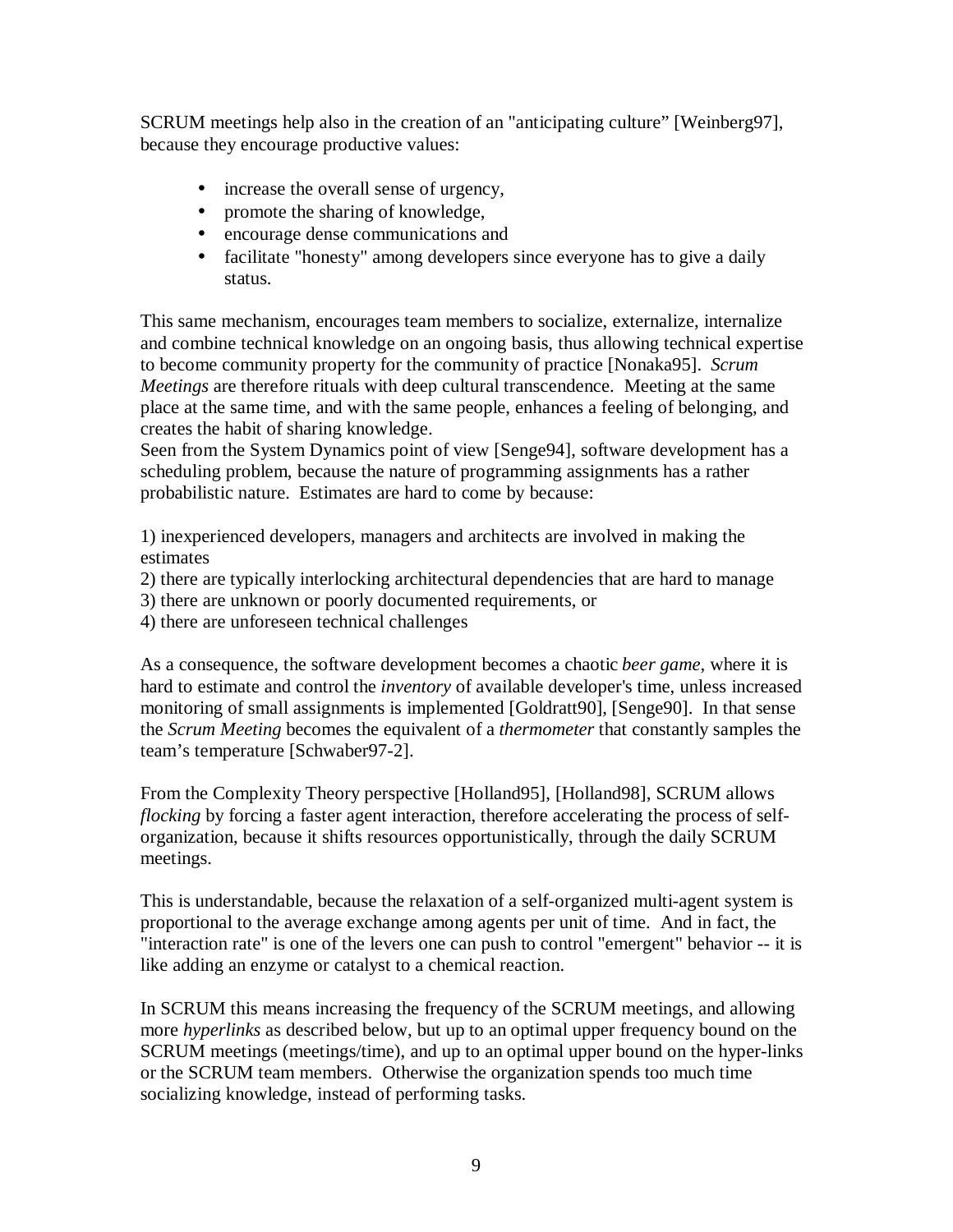#### **Known Uses**

(Mike Beedle) At Nike Securities in Chicago we have been using SCRUM meetings since February 1997 to run all of our projects including BPR and software development. Everyone involved in these projects receives a week of training in SCRUM techniques.

(Yonat Sharon) At Elementrix Technologies we had a project that was running way past late after about 5 months of development. Only a small part (about 20%) was completed and even this part had too many bugs. The project manager started running bi-daily short status meetings (none of us was familiar with the term SCRUM back then). In the following month, the entire project was completed and the quality had risen sharply. Two weeks later, a beta version was out. The meetings were discontinued and the project hardly progressed since. I don't think the success of the project can be attributed to the Scrum Meetings alone, but they did have a big part in this achievement.

One of my software team leaders at RAFAEL, implemented a variation of *Scrum Meetings*. He would visit each developer once a day, and ask him the 3 questions, and he also managed a backlog. This does not have the team building effects, but it does provide the frequent sampling.

# **Resulting Context**

#### **(TO**: *)*

A structure such as *DeveloperControlsProcess* is fully implemented through *FormFollowsFunction*, or a *CaseTeam* in a business environment, is jelled into a highly adaptable and hyperproductive team structure [Coplien95], [Beedle97].

The application of this pattern also leads to:

- highly visible project status.
- highly visible individual productivity.
- less time wasted because of blocks.
- less time wasted because of waiting for someone else.
- increased Team Socialization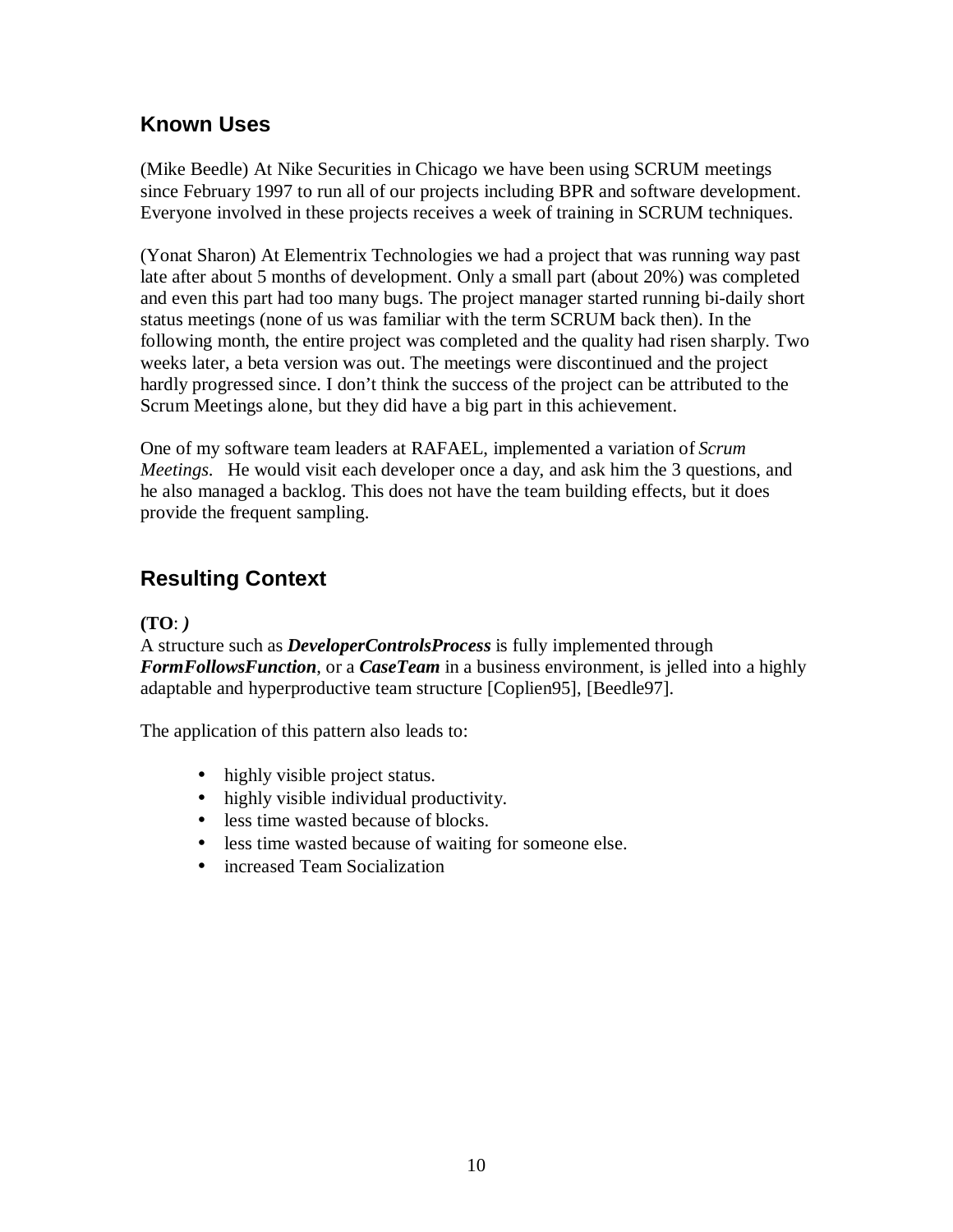# **Sprint**

#### **Context**

#### **(FROM**: *NamedStableBases[Coplien95])*

You are a software developer or a coach managing a software development team where there is a high percentage of discovery, creativity or testing involved.

You are building or expanding systems, that allow partitioning of work, with clean interfacing, components or objects.

## **Problem**

We want to balance the need of developers to work undisturbed and the need for management and the customer to see real progress.

## **Forces**

Developers need time to work undisturbed, but they need support for logistics and management and users need to be convinced that real progress is made. (Misfit: Developer without any kind of control will not be productive.)

Often, by the time systems are delivered, it is obsolete or it requires major changes. The problem is that input from the environment is mostly collected at the start of the project, while the user learns most using the system or intermediate releases. (Misfit: Management that is too tight will slow things down.)

Some problems are "wicked", that is it difficult to even describe the problem without a notion of the solution. It is wrong to expect developers do to a clean design and commit to it at the start of this kind of problems. Experimentation, feedback, creativity are needed. (Misfit: Pretending that the requirements can be written down without attempting a solution first is a fallacy.)

We want every person on the team to understand the problem fully and to be aware of all the steps in development. This limits the size of the team and of the system developed. Trust is a core value in SCRUM, and especially important for the success of *Sprints*, so *SelfSelectingTeams* is a plus [Coplien95]. (Misfit: Large teams don't work well, because there is a limit as to how many humans can work on something together i.e bounded rationality problem.)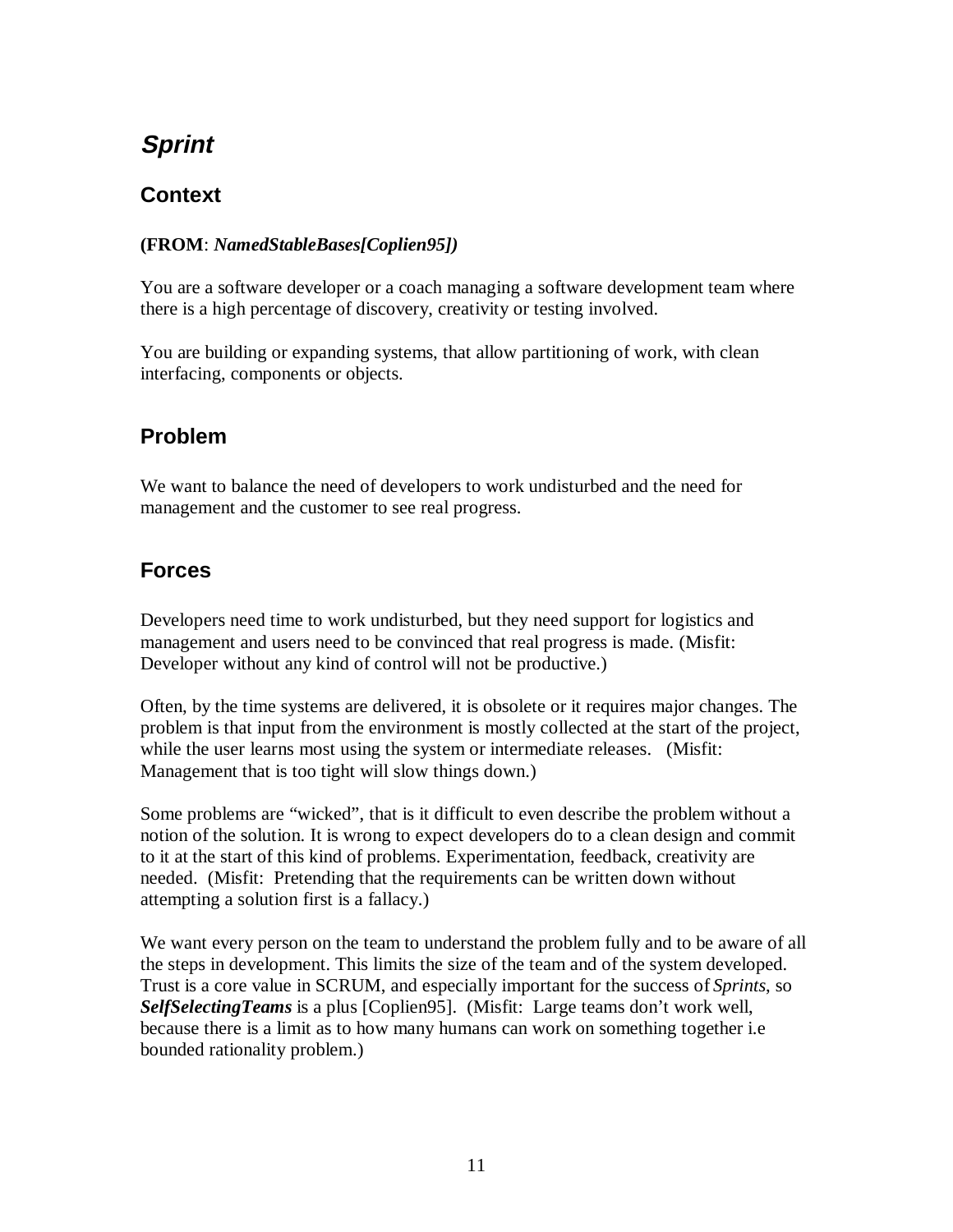For many people – project managers, customers, it is difficult to give up control and proof of progress as provided in traditional development. It feels risky to do so; there is no guarantee that the team will deliver. Customers and users can seldom give a final spec because their needs as constantly evolving. The best they can do is evolve a product as their needs evolve and as they learn along the process. In our development process we don't use this learning cycle and its benefits. (Misfit: Customer don't really know what they want until they see it, pretending otherwise leads to problems.)

Most systems development has the wrong basis. It supposes that the development process is a well-understood approach that can be planned and estimated. If a project fails, that is considered proof that the development process needs more rigor. If we could consider developers to follow the process more rigorous the project can be completed successfully. But these step by step approaches don't work, because they do not cope with the unpredictabilities (both human and technical) in system development. At the start of neither a complete, detailed specification and planning of nor scheduling is possible, because of these many uncertainties. (Misfit: Rigid processes are often too constraining and fall short to deliver a system into production.)

Developers and project managers often live, or are forced to live a lie. They have to pretend that they can plan, predict and deliver, and then work the best way that they know to deliver the system. They build one way, pretend to build another way, and as a result are without real controls. (Misfit: Rigid plans are often too constraining and fall short to deliver a system into production.)

Often overhead is created to prove that a process is on track.

We have followed Pert charts and the like, believing that a system would result. Current process automation adds administrative work for managers and developers and results often in marginally used development processes that become disk-ware. (Misfit: Activity is not synonymous with results. More often than not a project plan shows activities but hardly ensures progress and results.)

## **Solution**

Each *Sprint* takes a pre-allocated amount of work from the Backlog. The team commits to it. As a rule nothing is added externally during a sprint. External additions are added to the global backlog. Blocks resulting from the *Sprint* can also be added to the Backlog. A Sprint ends with a Demonstration (*DemoAfterSprint*) of new functionality.

Give the developers the space to be creative, and to learn by exploring the design space, doing actual work, undisturbed by outside interruptions, free to adapt their way of working using opportunities and insights. At the same time keep the management and stakeholders confident by showing real progress instead of documents and reports… produced as proof. Do this in short cycles, *Sprints*, where part of the *Backlog* is allocated to a small team. In a *Sprint*, during a period of approximately 30 days, an agreed amount of work will be performed, to create a deliverable. *Backlog* is assigned to *Sprints* by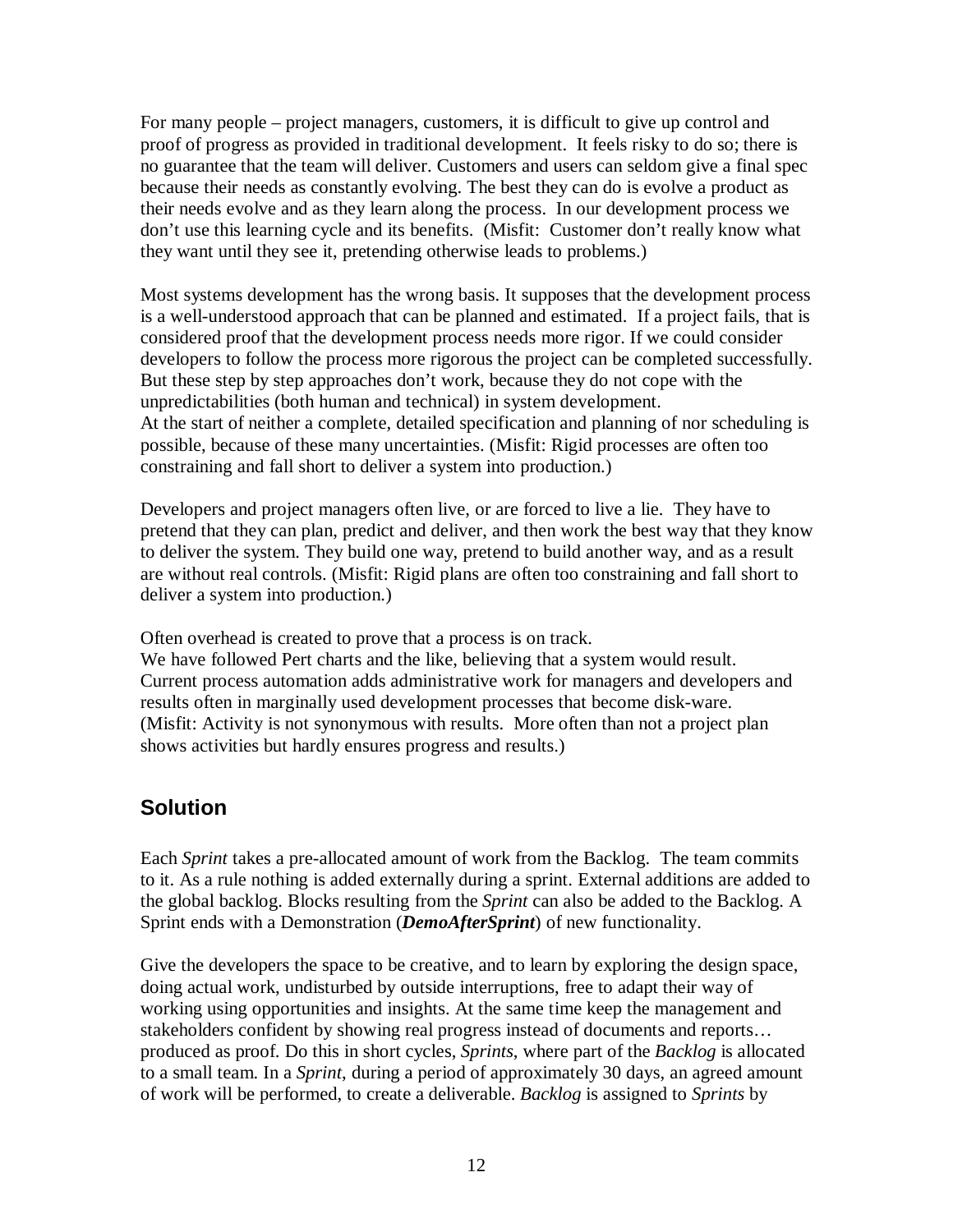priority and by approximation of what can be accomplished during a month. Chunks of high cohesion and low coupling are selected. The focus is on enabling, rather than micro-management.

During the *Sprint,* outside chaos is not allowed in the increment. The team, as they proceed, may change course and their way of working. By buffering them from the outside, we allow them to focus on the work at hand and on delivering the best they can and the best way they can, using their skill, experience and creativity.

Each *Sprint* produces a visible and usable deliverable. This is demonstrated in *Demo*. An increment can be either intermediate or shippable, but it should stand on its own. The goal of a *Sprint* is to complete as much quality software as possible and to ensure real progress, not paper milestones as alibi.

# **Rationale**

Developing systems is unpredictable and chaotic. Development is an empirical process that requires significant thought during the process. A method can only supply a framework for the real work and indicate the places where creativity is needed. Yet we tread black-box processes often as fully defined processes. Unpredictable results occur. We lack the controls to measure and respond to the unpredictable.

While building a system many artifacts come into existence, many new insights are gained. These new artifacts can guide future thinking. Increased productivity through good tools or uncovered components may open the opportunity for adding more *Backlog* and more functionality to our system, or for releasing a product early.

Therefore, during a *Sprint*, we optimize communications and maximize information sharing in daily *Scrum Meetings*.

*Sprints* set up a safe environment and time slots where developers can work undisturbed by outside requests or opportunities. They also offer a pre-allocated piece of work that the customer, management and the user can trust the *Scrum Team* to produce as a useful deliverable, such as a working piece of code at the end of the *Sprint*. The team focuses on the right things to do, management working on eliminating what stands in this way of doing in better.

# **Known Uses**

At Argo, the Flemish department of education, we have been using *Sprints* since January 1997 on a large number of end-user-projects and for the development of a framework for database, document management and workflow. The *Backlog* is divided in *Sprints* that last about a month. At the end of each *Sprint* a working Smalltalk image is delivered with integration of all current applications. The team meets daily in *Scrum Meetings* and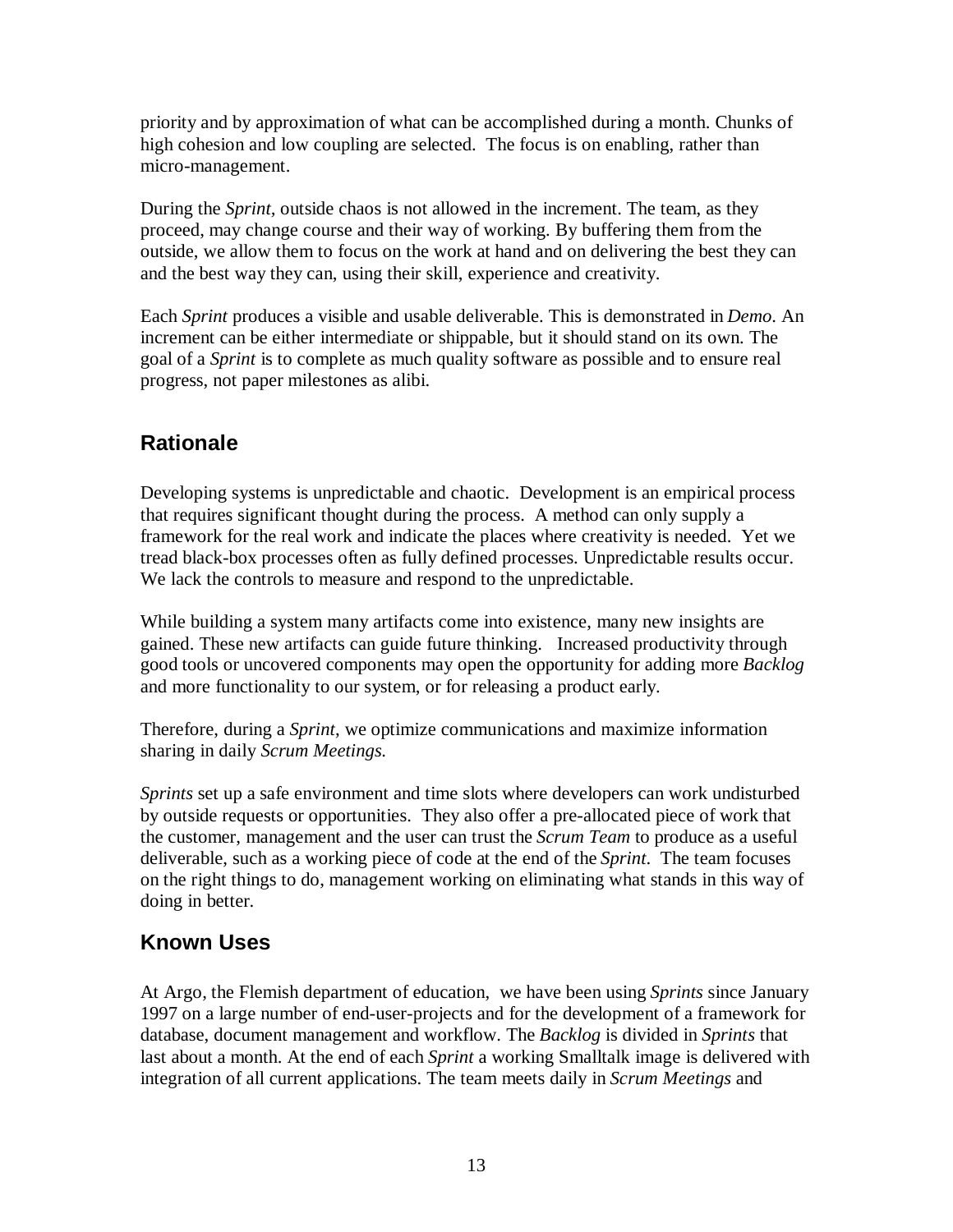*Backlog* is re-prioritized after the *Demo* in a monthly meeting with the steering committee.

## **Resulting Context**

#### **(TO**: *Backlog)*

High degree of effective ownership by the participants, including users who stay involved through *Demo*'s and the prioritizing of the *Backlog*).

At the end of a *Sprint*, we have the best approximation of what was planned at the start of the *Sprint*. At the end of the *Sprint*, in a review session, the supervisors have the opportunity to change the planning for the future. The project is totally flexible at this point. Target, product, delivery date and cost can be redefined.

With SCRUM we get a large amount of post-planning flexibility (for both customer and developer).

It may become clear, in the daily *Scrum Meetings* throughout the *Sprint* that some teammembers are loosing time at non- or less productive tasks. Alternatively, it may also become clear that people need more time for their tasks than originally allocated by management, because developers may turn out less competent or experienced at the allocated task than assumed or they may be in political or power struggles. But the highvisibility of SCRUM allows us to deal with these problems. This is the strength of the SCRUM method manifested through the *Scrum Meetings* and the *Sprints*.

Difficulties in grouping backlog for a sprint may indicate that priorities are not clear to management or to the customer.

The method is not suitable for people who need strong guidance.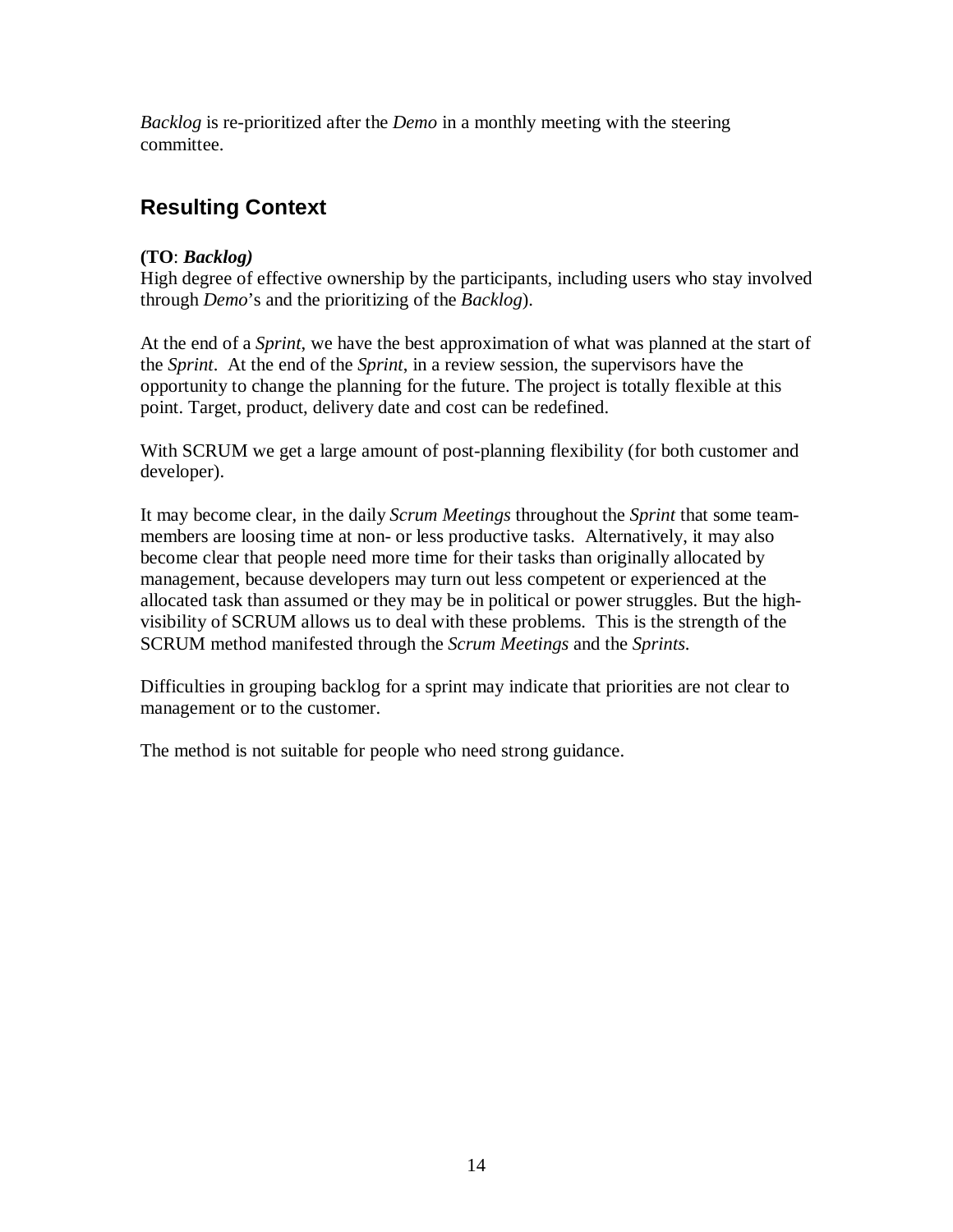# **Backlog**

#### **Context**

#### **(FROM**: *Scrum Meetings, Sprints)*

Your are anyone connected to a software project, or any other project that is chaotic in nature that needs a information on what to do next.

# **Problem**

What is the best way to organize the work to be done next at any stage of the project?

## **Forces**

Project plans captured in Pert charts or Gannt charts often try to capture tasks to be done a priori, but they often fail in their implementations, because they lack flexibility. Tasks are pre-allocated time in Pert or Gant charts but their priorities and number grow or dimish as required in *real* projects*,* and therefore they are not good tools to use where the number of tasks changes drastically over time

Not having a repository of tasks in any shape or form simply translates into project failure. There must be some sort of project control.

## **Solution**

Use a *Backlog* to organize the work a SCRUM team*.*

The *Backlog* is a prioritized list. The highest priority backlog will be worked on first, the lowest priority backlog will be worked on last. No feature, addition, enhancement to a product is worth fighting over; it is simply either more important or less important at any time to the success and relevance of the product.

*Backlog* is the work to be performed on a product. Completion of the work will transform the product from its current form into its vision. But in SCRUM, the *Backlog* evolves as the product and the environment in which it will be used evolves. The backlog is dynamic, constantly changed by management to ensure that the product defined by completing the *Backlog* is the most appropriate, competitive, useful product possible.

There are many sources for the backlog list. Product marketing adds work that will fulfill their vision of the product. Sales add work that will add new sales or extend the usefulness to the installed base. Technology adds work that will ensure the product uses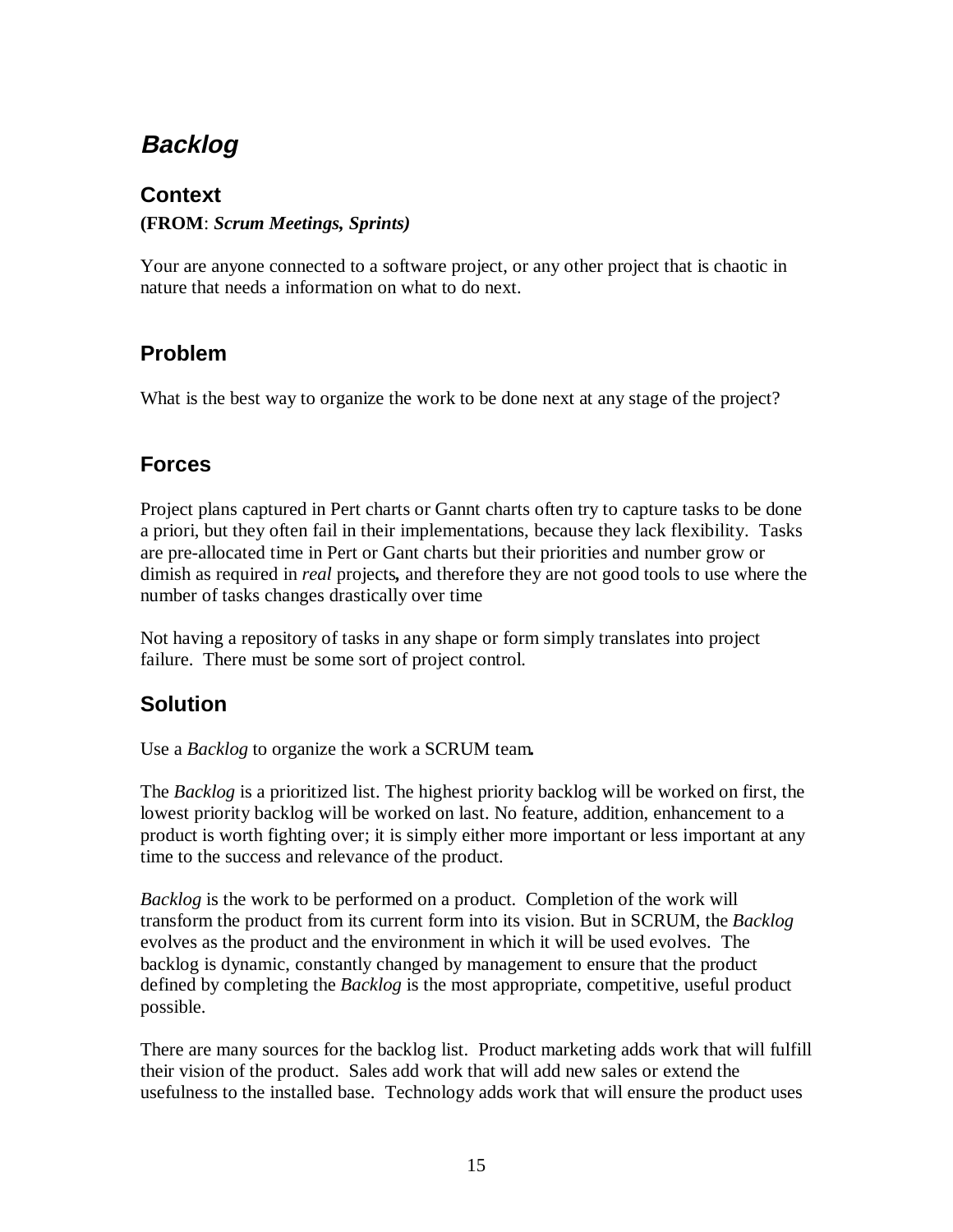the most innovative and productive technology. Development adds work to enhance product functions. Customer support adds work to correct underlying product defects.

Only one person prioritizes work. This person is responsible for meeting the product vision. The title usually is product manager or product marketing manager. If anyone wants the priority of work changed, they have to convince this person to change that priority. The highest priority backlog has the most definition. It is also prioritized with an eye toward dependencies.

Depending on how quickly products are needed in the marketplace and the finances of the organization, one or more *Scrum Teams* work on a product's backlog. As a *Scrum Team* is available (newly formed or just finished a *Sprint*) to work on the backlog, the team meets with the product manager. Focusing on the highest priority backlog, the team selects that *Backlog* that the team believes it can complete within a *Sprint* iteration (30 days). In doing so, the Scrum team may alter the backlog priority by selecting backlog that is mutually supportive, that is, that can be worked on at once more easily that waiting. Examples are multiple work items that require developing a common module or interface and that make sense to include in one *Sprint*.

The team selects a cohesive group of top priority *Backlog*, that – once completed – will have reached an objective, or milestone. This is stated as the *Sprint's* objective. During the *Sprint*, the team is free to not do work as long as this objective is reached.

The team now decomposes the selected backlog into tasks. These tasks are discrete pieces of work that various team members sign up to do. Tasks are performed to complete backlog to reach the *Sprint* objective.

#### **Resulting Context**

Project work is identified dynamically and prioritized according to:

1) the customer's needs, and

2) what the team can do.

## **4. Conclusions**

SCRUM is a knowledge creating process with a high level of information sharing during the whole cycle and work progress.

The key to SCRUM is pinning down the date at which we want completion for production or release, prioritizing functionality, identifying available resources and making major decisions about architecture. Compared to more traditional methodologies the planning phase is kept short since we know that events will require changes to initial plans and methods. SCRUM uses an empirical approach to development where interaction with the environment is not only allowed but encouraged, changing scope,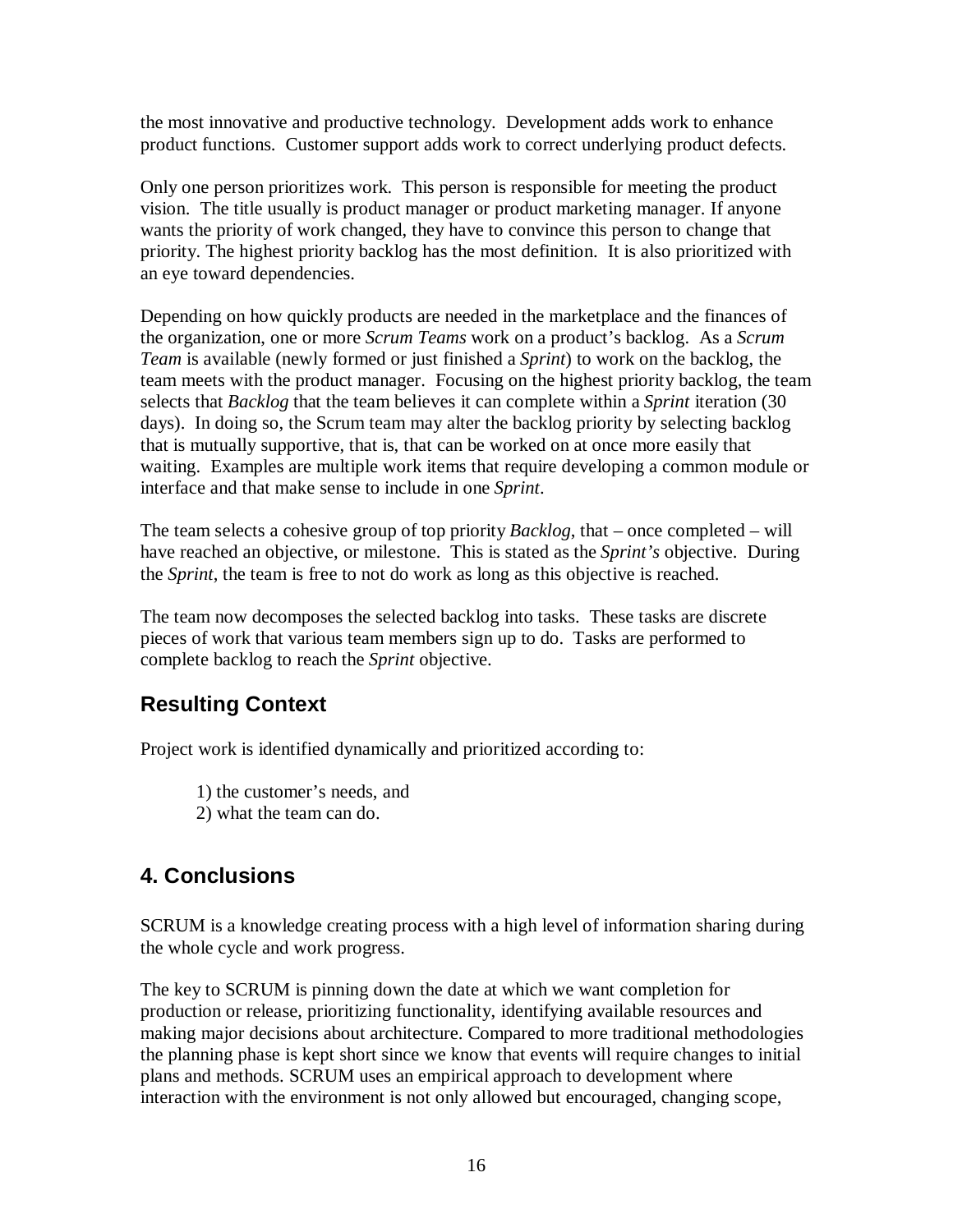technology and functionality are expected and continuous information sharing and feedback keep performance and trust high.

When SCRUM is combined with other organizational patterns [OrgPatt], specially those by James O. Coplien [Coplien95], it provides with adaptive, yet well structured software development organization.

Their application also generates a strong culture with well-defined roles and relationships, with meaningful and transcending rituals.

# **Acknowledgements**

We would like to thank all of the SCRUM users and reviewers from which we have received feedback over the years. Also, we thank the all of the members of the Chicago Patterns Group that attended an early review session of the *Scrum Meeting* pattern (especially Brad Appleton, Joe Seda and Bob Haugen). Finally we thank our PLOP98 shepherd, Linda Rising, for providing us comments and guidance to make our paper better.

(Personal acknowledgement from Mike Beedle.) I'd like to thank both Jeff Sutherland and Ken Schwaber for adapting the SCRUM techniques to software in the early 90s, and for sharing their findings with me. SCRUM has made a significant contribution to the software projects where I used the technique.

#### **References**

[Beedle97] Michael A. Beedle, *cOOherentBPR – A pattern language to build agile organizations*, PLoP '97 Proccedings, Tech. Report #wucs-97-34, Washington University, 1997. [Coplien95] James O. Coplien and Douglas C. Schmidt, *Pattern Languages of Program Design* (*A Generative Development-Process Pattern Language)*, Addison and Wesley, Reading, 1995. [Goldratt90] Eliyahu Goldratt, *Theory of Constraints*, North River Press, Great Burlington (MA), 1990. [Holland95] John Holland, *Hidden Order – How Adaptation Builds Complexity*, Helix Books, Addison-Wesley, Reading MA, (1995). [Holland98] John Holland, *Emergence – from chaos to order*, Helix Books, Addison-Wesley, Reading MA, (1998). [Nonaka95] I. Nonaka and H. Takeuchi, *The Knowledge Creating Company*, Oxford University Press, New York, 1995. [OrgPatt] Org Patterns web site: http://www.bell-labs.com/cgi-user/OrgPatterns/OrgPatterns?ProjectIndex [Schwaber97] Kenn Schwaber's, *SCRUM web page*: http://www.controlchaos.com

[Schwaber97-2] personal communication.